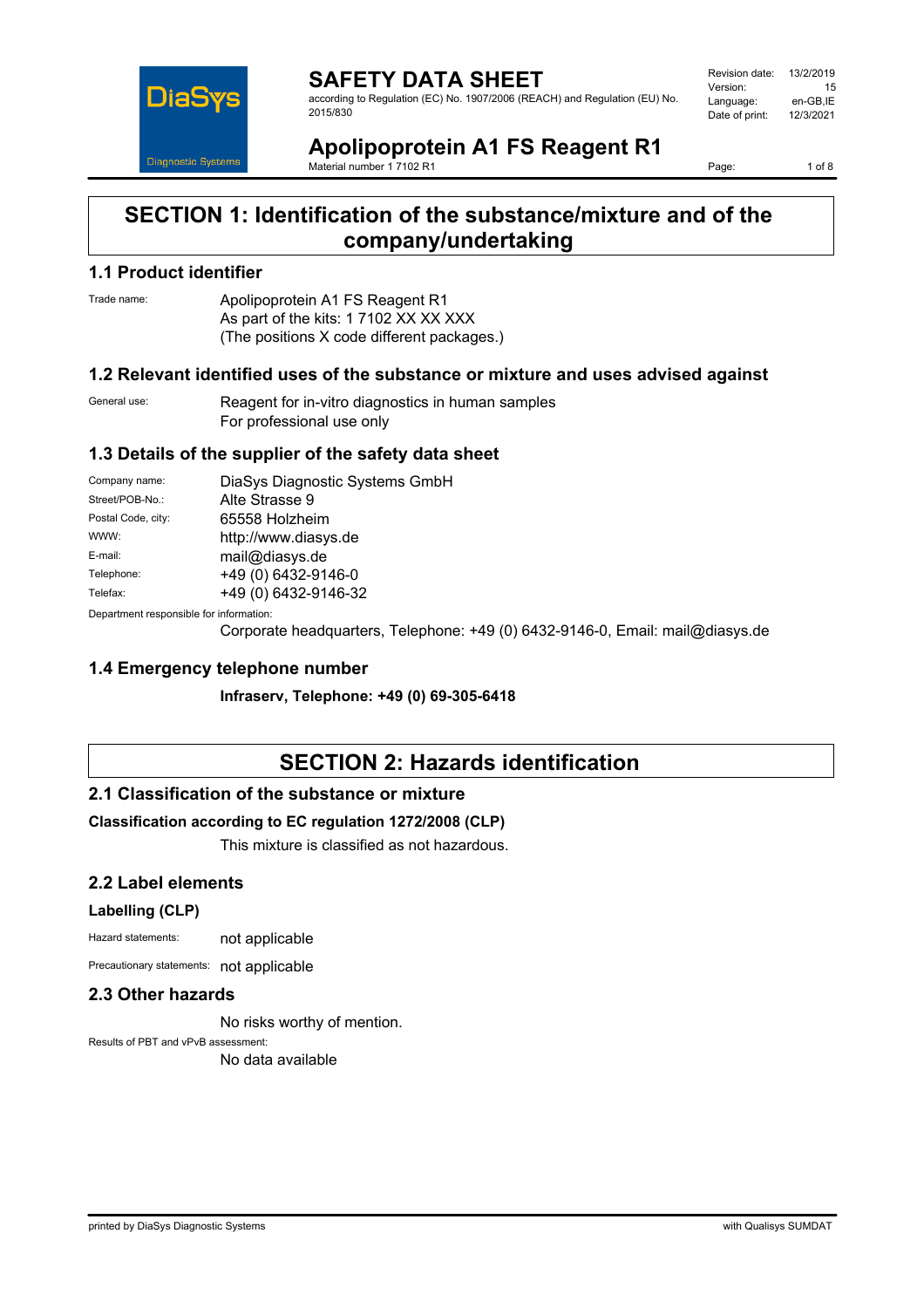

according to Regulation (EC) No. 1907/2006 (REACH) and Regulation (EU) No. 2015/830

| Revision date: | 13/2/2019 |
|----------------|-----------|
| Version:       | 15        |
| Language:      | en-GB.IE  |
| Date of print: | 12/3/2021 |
|                |           |

**Apolipoprotein A1 FS Reagent R1** Material number 17102 R1

Page: 2 of 8

# **SECTION 3: Composition / information on ingredients**

### 3.1 Substances: not applicable

# **3.2 Mixtures**

Chemical characterisation: Aqueous solution of inorganic salts and organic compounds.

Additional information: Contains Polyethylene glycol. The maximum workplace exposure limits are, where necessary, listed in section 8.

Contains Sodium azide (0.95 g/L) as preservative.

# **SECTION 4: First aid measures**

## **4.1 Description of first aid measures**

In case of inhalation: Provide fresh air. Seek medical treatment in case of troubles.

- Following skin contact: Change contaminated clothing. Remove residues with water. In case of skin reactions, consult a physician.
- After eye contact: Immediately flush eyes with plenty of flowing water for 10 to 15 minutes holding eyelids apart. In case of troubles or persistent symptoms, consult an opthalmologist.
- After swallowing: Rinse mouth thoroughly with water. Induce vomiting. Have victim drink large quantities of water, with active charcoal if possible. Seek medical attention. Never give anything by mouth to an unconscious person.

### **4.2 Most important symptoms and effects, both acute and delayed**

No data available

### **4.3 Indication of any immediate medical attention and special treatment needed**

Treat symptomatically.

# **SECTION 5: Firefighting measures**

### **5.1 Extinguishing media**

Suitable extinguishing media:

Product is non-combustible. Extinguishing materials should therefore be selected according to surroundings.

### **5.2 Special hazards arising from the substance or mixture**

Fires in the immediate vicinity may cause the development of dangerous vapours. In case of fire may be liberated: Nitrogen oxides (NOx), carbon monoxide and carbon dioxide.

# **5.3 Advice for firefighters**

Special protective equipment for firefighters:

Wear self-contained breathing apparatus.

Additional information: Hazchem-Code: -

Do not allow fire water to penetrate into surface or ground water.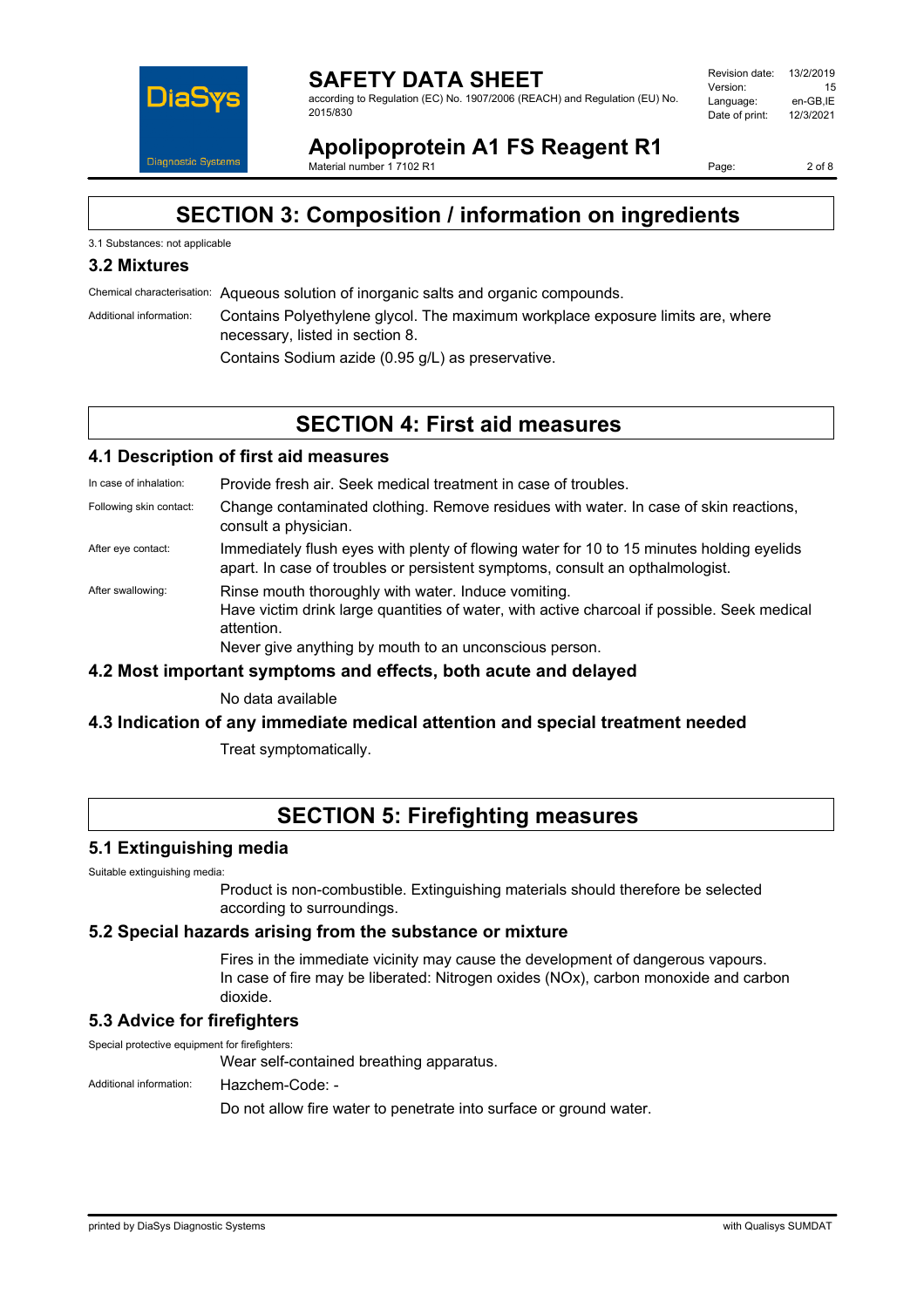

according to Regulation (EC) No. 1907/2006 (REACH) and Regulation (EU) No. 2015/830

| Revision date: | 13/2/2019 |
|----------------|-----------|
| Version:       | 15        |
| Language:      | en-GB.IE  |
| Date of print: | 12/3/2021 |
|                |           |

**Apolipoprotein A1 FS Reagent R1** Material number 17102 R1

Page: 3 of 8

# **SECTION 6: Accidental release measures**

## **6.1 Personal precautions, protective equipment and emergency procedures**

Do not breathe vapours. Avoid contact with skin and eyes. Wear appropriate protective equipment.

Provide adequate ventilation.

## **6.2 Environmental precautions**

Do not allow to penetrate into soil, waterbodies or drains.

### **6.3 Methods and material for containment and cleaning up**

Soak up with absorbent materials such as sand, siliceus earth, acid- or universal binder. Store in special closed containers and dispose of according to ordinance. Wash spill area with plenty of water.

#### **6.4 Reference to other sections**

Refer additionally to section 8 and 13.

# **SECTION 7: Handling and storage**

### **7.1 Precautions for safe handling**

Advices on safe handling: Do not breathe vapours. Avoid contact with skin and eyes. Wear appropriate protective equipment.

Keep all containers, equipment and working place clean. Provide adequate ventilation, and local exhaust as needed.

### **7.2 Conditions for safe storage, including any incompatibilities**

Requirements for storerooms and containers:

Keep containers tightly closed and at a temperature between 2 °C and 8 °C. Protect from light. Keep sterile.

### **7.3 Specific end use(s)**

No information available.

# **SECTION 8: Exposure controls/personal protection**

#### **8.1 Control parameters**

Additional information: Contains no substances with occupational exposure limit values.

#### **8.2 Exposure controls**

Provide adequate ventilation, and local exhaust as needed.

### **Personal protection equipment**

#### **Occupational exposure controls**

Respiratory protection: If vapours form, use respiratory protection. Use filter type A (= against vapours of organic substances) according to EN 14387. Hand protection: Protective gloves according to EN 374. Glove material: Nitrile rubber-Breakthrough time: >480 min. Observe glove manufacturer's instructions concerning penetrability and breakthrough time.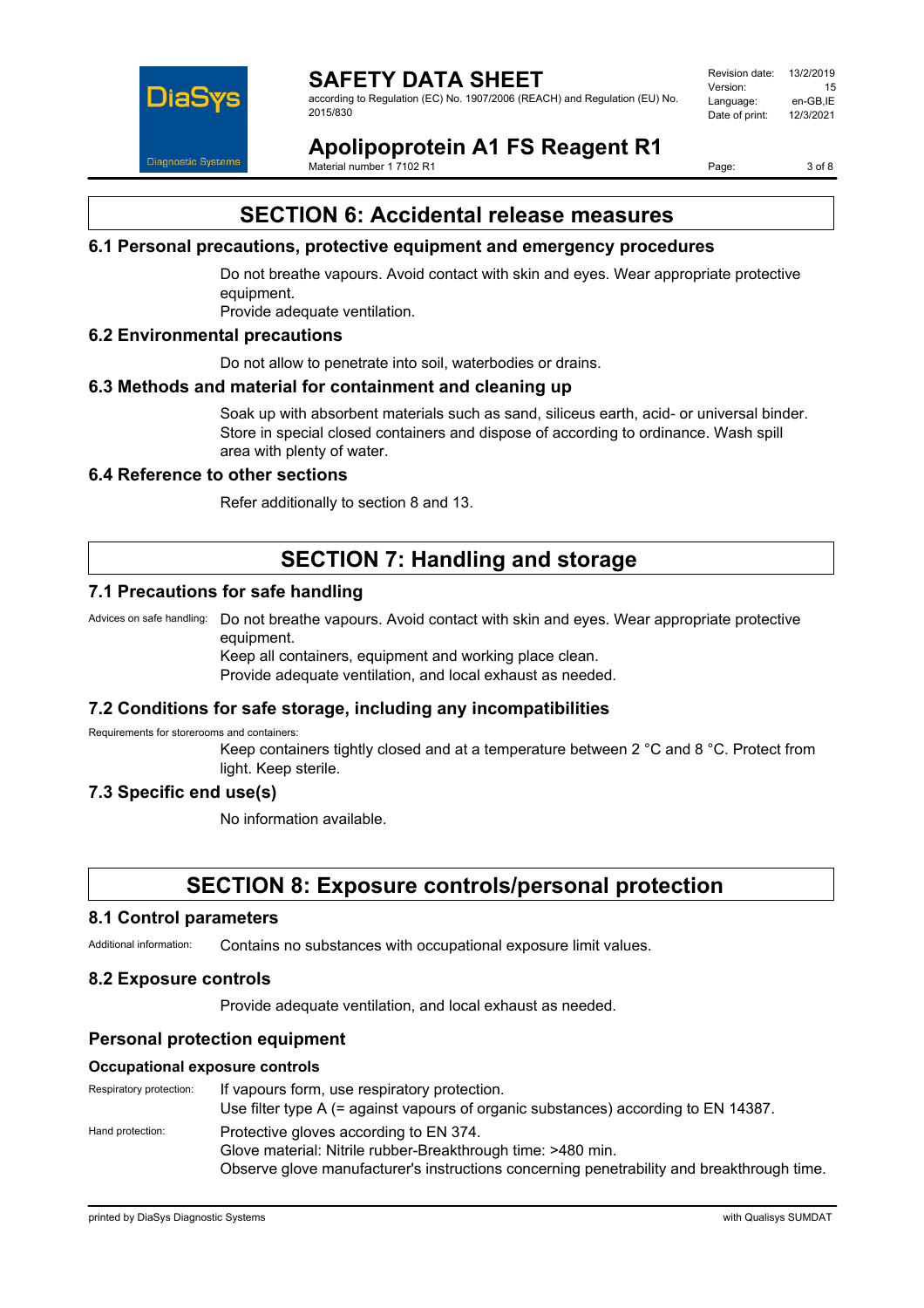

according to Regulation (EC) No. 1907/2006 (REACH) and Regulation (EU) No. 2015/830

| Revision date: | 13/2/2019 |
|----------------|-----------|
| Version:       | 15        |
| Language:      | en-GB,IE  |
| Date of print: | 12/3/2021 |
|                |           |

**Apolipoprotein A1 FS Reagent R1**

Material number 1 7102 R1

Page: 4 of 8

Eye protection: Tightly sealed goggles according to EN 166. Body protection: Lab coat

General protection and hygiene measures:

When using do not eat or drink. Do not breathe vapours. Avoid contact with skin and eyes. Change contaminated clothing. Wash hands before breaks and after work.

# **SECTION 9: Physical and chemical properties**

# **9.1 Information on basic physical and chemical properties**

| Appearance:                              | Physical state at 20 °C and 101.3 kPa: liquid<br>Colour: colourless, clear up to weak opalescent |
|------------------------------------------|--------------------------------------------------------------------------------------------------|
| Odour:                                   | no characteristic odour                                                                          |
| Odour threshold:                         | No data available                                                                                |
| pH:                                      | at 25 °C: 7.5                                                                                    |
| Melting point/freezing point:            | No data available                                                                                |
| Initial boiling point and boiling range: | No data available                                                                                |
| Flash point/flash point range:           | not combustible                                                                                  |
| Evaporation rate:                        | No data available                                                                                |
| Flammability:                            | No data available                                                                                |
| Explosion limits:                        | No data available                                                                                |
| Vapour pressure:                         | No data available                                                                                |
| Vapour density:                          | No data available                                                                                |
| Density:                                 | at 20 °C: 1.017 g/mL                                                                             |
| Water solubility:                        | completely miscible                                                                              |
| Partition coefficient: n-octanol/water:  | No data available                                                                                |
| Auto-ignition temperature:               | No data available                                                                                |
| Decomposition temperature:               | No data available                                                                                |
| Viscosity, kinematic:                    | No data available                                                                                |
| Explosive properties:                    | No data available                                                                                |
| Oxidizing characteristics:               | No data available                                                                                |
|                                          |                                                                                                  |

# **9.2 Other information**

Additional information: No data available

# **SECTION 10: Stability and reactivity**

### **10.1 Reactivity**

No data available

# **10.2 Chemical stability**

Stable under recommended storage conditions.

### **10.3 Possibility of hazardous reactions**

No hazardous reaction when handled and stored according to provisions.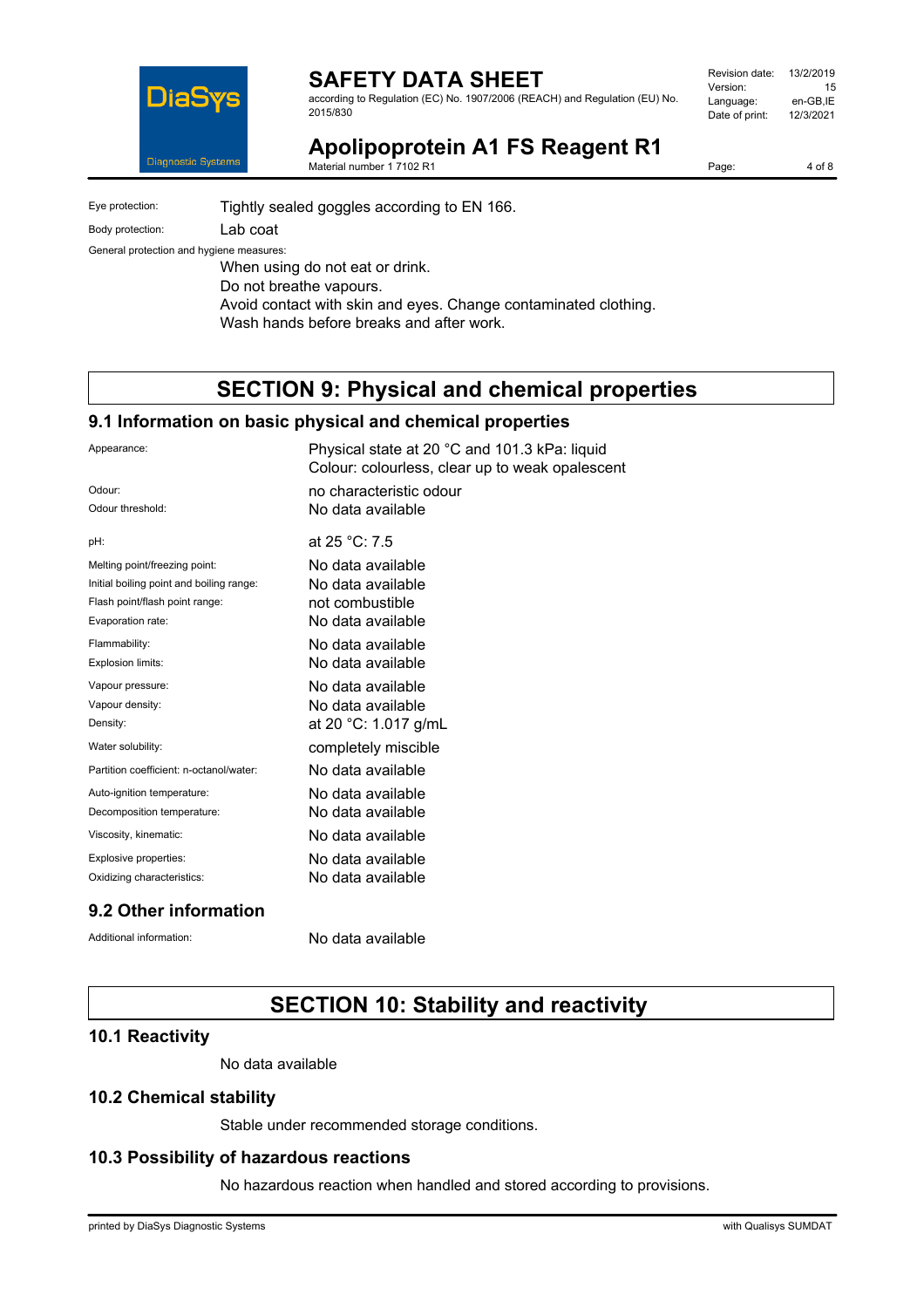

according to Regulation (EC) No. 1907/2006 (REACH) and Regulation (EU) No. 2015/830

Revision date: 13/2/2019 Version: 15<br>Language: en-GB,IE Language: en-GB,IE<br>Date of print: 12/3/2021 Date of print:



**Apolipoprotein A1 FS Reagent R1**

Material number 1 7102 R1

Page: 5 of 8

### **10.4 Conditions to avoid**

Protect against heat /sun rays.

### **10.5 Incompatible materials**

Strong acids, alkalis

#### **10.6 Hazardous decomposition products**

No decomposition when used properly. Thermal decomposition: No data available

# **SECTION 11: Toxicological information**

### **11.1 Information on toxicological effects**

| Toxicological effects: | Acute toxicity (oral): Lack of data.                                                                                                                                                                                                              |
|------------------------|---------------------------------------------------------------------------------------------------------------------------------------------------------------------------------------------------------------------------------------------------|
|                        | Acute toxicity (dermal): Lack of data.                                                                                                                                                                                                            |
|                        | Acute toxicity (inhalative): Lack of data.                                                                                                                                                                                                        |
|                        | Skin corrosion/irritation: Lack of data.                                                                                                                                                                                                          |
|                        | Serious eye damage/irritation: Lack of data.                                                                                                                                                                                                      |
|                        | Sensitisation to the respiratory tract: Lack of data.                                                                                                                                                                                             |
|                        | Skin sensitisation: Lack of data.                                                                                                                                                                                                                 |
|                        | Germ cell mutagenicity/Genotoxicity: Lack of data.                                                                                                                                                                                                |
|                        | Carcinogenicity: Lack of data.                                                                                                                                                                                                                    |
|                        | Reproductive toxicity: Lack of data.                                                                                                                                                                                                              |
|                        | Effects on or via lactation: Lack of data.                                                                                                                                                                                                        |
|                        | Specific target organ toxicity (single exposure): Lack of data.                                                                                                                                                                                   |
|                        | Specific target organ toxicity (repeated exposure): Lack of data.                                                                                                                                                                                 |
|                        | Aspiration hazard: Lack of data.                                                                                                                                                                                                                  |
| Other information:     | Contains Sodium azide (0.95 g/L):<br>After resorption of toxic quantities: headache, dizziness, nausea, cough, vomiting,<br>spasms, breathing paralysis, CNS disorders, low blood pressure, cardiovascular failure,<br>unconsciousness, collapse. |

# **SECTION 12: Ecological information**

### **12.1 Toxicity**

Further details: No data available

### **12.2 Persistence and degradability**

Further details: No data available

### **12.3 Bioaccumulative potential**

Partition coefficient: n-octanol/water:

No data available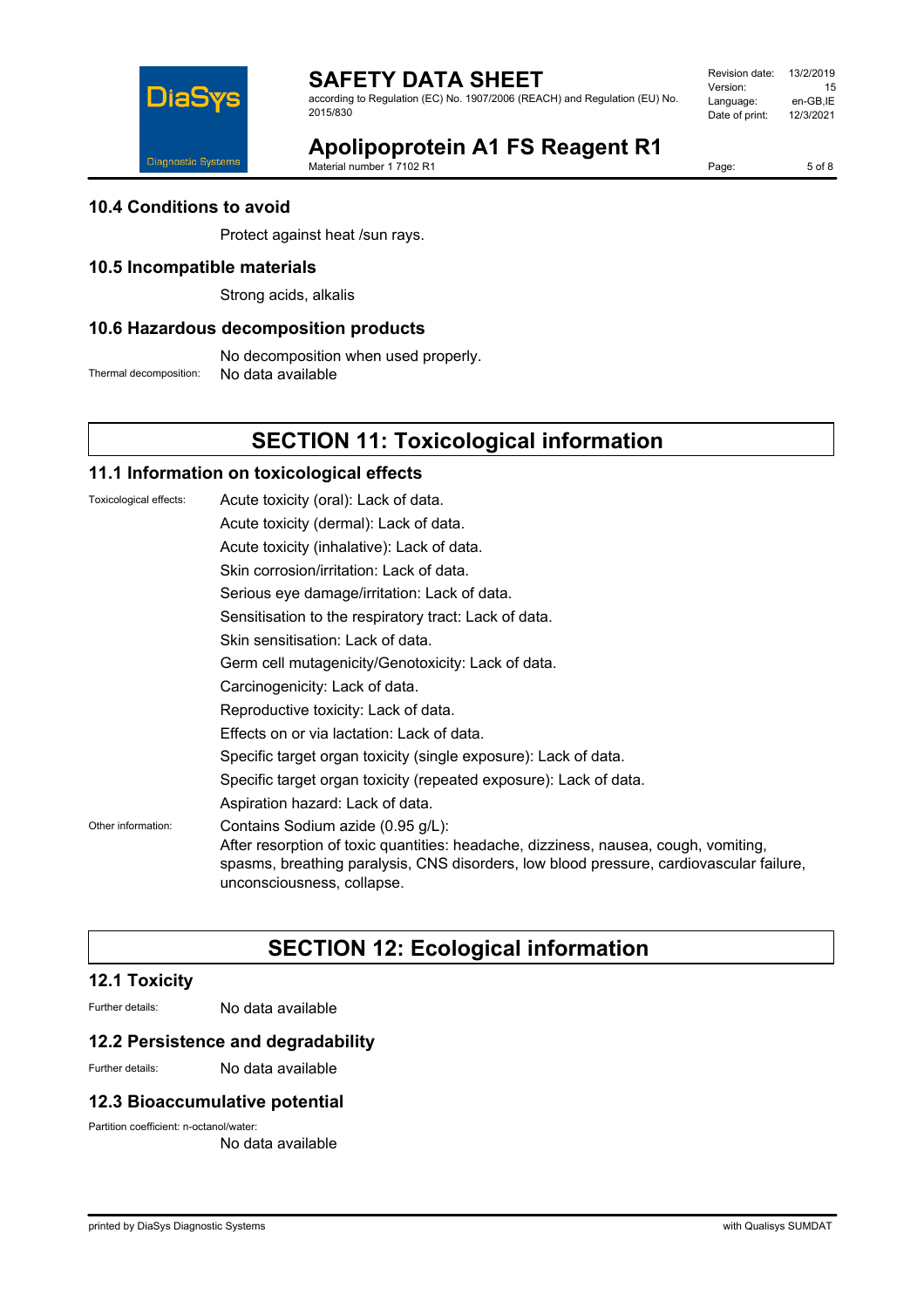

according to Regulation (EC) No. 1907/2006 (REACH) and Regulation (EU) No. 2015/830

| Revision date: | 13/2/2019 |
|----------------|-----------|
| Version:       | 15        |
| Language:      | en-GB.IE  |
| Date of print: | 12/3/2021 |
|                |           |

# **Apolipoprotein A1 FS Reagent R1**

Material number 1 7102 R1

Page: 6 of 8

**12.4 Mobility in soil**

No data available

# **12.5 Results of PBT and vPvB assessment**

No data available

# **12.6 Other adverse effects**

General information: Do not allow to enter into ground-water, surface water or drains.

# **SECTION 13: Disposal considerations**

# **13.1 Waste treatment methods**

# **Product**

Waste key number: 16 05 06<sup>\*</sup> = Laboratory chemicals, consisting of or containing hazardous substances, including mixtures of laboratory chemicals. \* = Evidence for disposal must be provided. Recommendation: Special waste. Dispose of waste according to applicable legislation.

#### **Package**

| Waste key number: | 15 01 02 = Plastic packaging                          |  |
|-------------------|-------------------------------------------------------|--|
| Recommendation:   | Dispose of waste according to applicable legislation. |  |
|                   | Non-contaminated packages may be recycled.            |  |

# **SECTION 14: Transport information**

### **14.1 UN number**

ADR/RID, IMDG, IATA-DGR:

not applicable

# **14.2 UN proper shipping name**

ADR/RID, IMDG, IATA-DGR:

Not restricted

# **14.3 Transport hazard class(es)**

ADR/RID, IMDG, IATA-DGR:

not applicable

### **14.4 Packing group**

ADR/RID, IMDG, IATA-DGR:

not applicable

### **14.5 Environmental hazards**

Marine pollutant: no

# **14.6 Special precautions for user**

No dangerous good in sense of these transport regulations.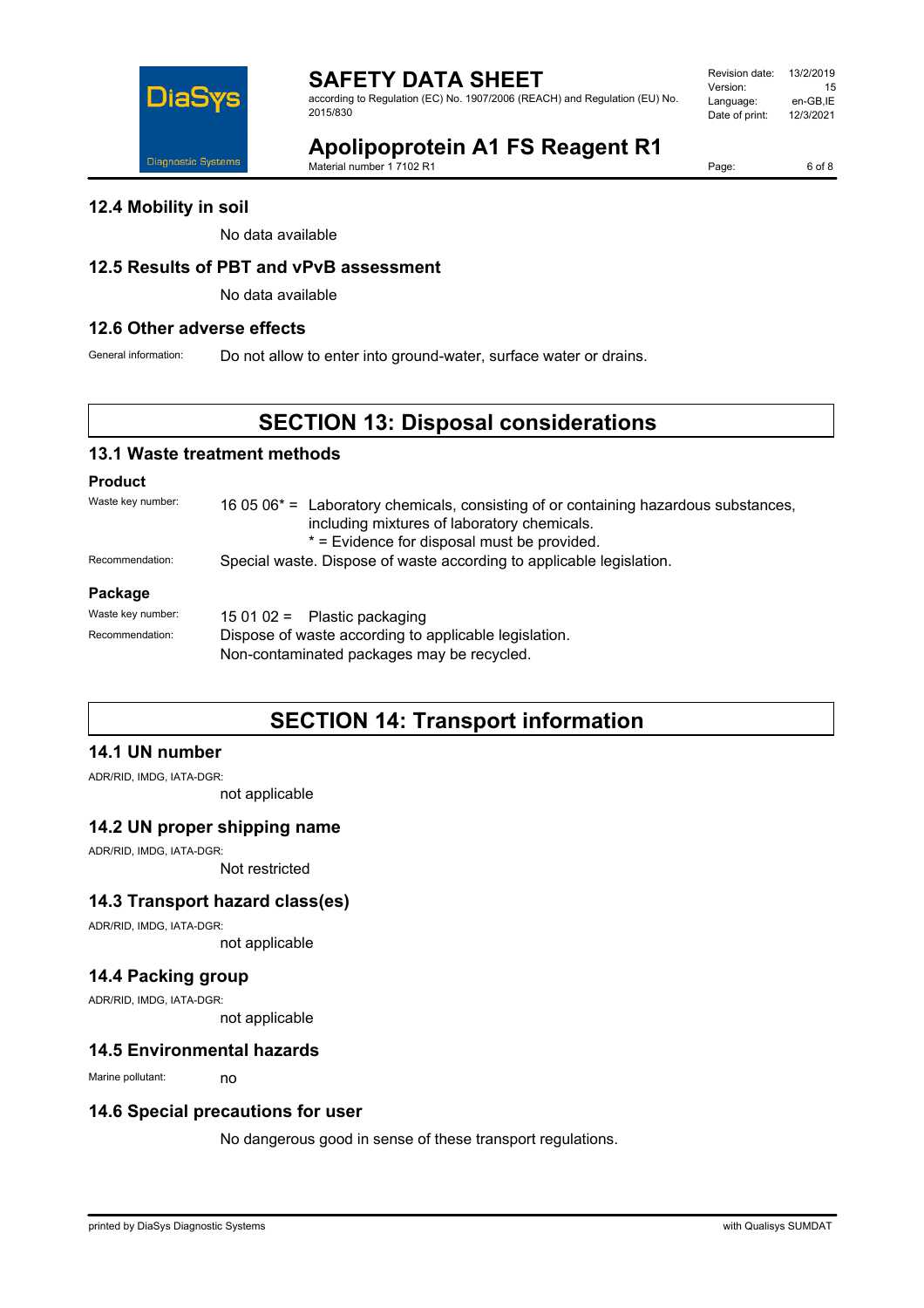

according to Regulation (EC) No. 1907/2006 (REACH) and Regulation (EU) No. 2015/830

# **Apolipoprotein A1 FS Reagent R1**

Material number 1 7102 R1

Page: 7 of 8

# **14.7 Transport in bulk according to Annex II of Marpol and the IBC Code**

No data available

# **SECTION 15: Regulatory information**

# **15.1 Safety, health and environmental regulations/legislation specific for the substance or mixture**

### **National regulations - Great Britain**

Hazchem-Code:

No data available

# **15.2 Chemical Safety Assessment**

For this substance a chemical safety assessment is not required.

# **SECTION 16: Other information**

# **Further information**

Abbreviations and acronyms:

|                        | ADN: European Agreement concerning the International Carriage of Dangerous Goods by<br><b>Inland Waterways</b> |
|------------------------|----------------------------------------------------------------------------------------------------------------|
|                        | ADR: European Agreement concerning the International Carriage of Dangerous Goods by                            |
|                        | Road                                                                                                           |
|                        | AS/NZS: Australian Standards/New Zealand Standards                                                             |
|                        | <b>CAS: Chemical Abstracts Service</b>                                                                         |
|                        | <b>CFR: Code of Federal Regulations</b>                                                                        |
|                        | CLP: Classification, Labelling and Packaging                                                                   |
|                        | <b>CNS: Central Nervous System</b>                                                                             |
|                        | DMEL: Derived minimal effect level                                                                             |
|                        | DNEL: Derived no-effect level                                                                                  |
|                        | EC: European Community                                                                                         |
|                        | <b>EN: European Standard</b>                                                                                   |
|                        | EU: European Union                                                                                             |
|                        | IATA: International Air Transport Association                                                                  |
|                        | IBC Code: International Code for the Construction and Equipment of Ships carrying                              |
|                        | Dangerous Chemicals in Bulk                                                                                    |
|                        | IMDG Code: International Maritime Dangerous Goods Code                                                         |
|                        | MARPOL: Maritime Pollution: The International Convention for the Prevention of Pollution                       |
|                        | from Ships                                                                                                     |
|                        | OSHA: Occupational Safety and Health Administration                                                            |
|                        | PBT: Persistent, bioaccumulative and toxic                                                                     |
|                        | PNEC: Predicted no-effect concentration                                                                        |
|                        | REACH: Registration, Evaluation, Authorisation and Restriction of Chemicals                                    |
|                        | RID: Regulations Concerning the International Carriage of Dangerous Goods by Rail                              |
|                        | vPvB: Very persistent and very bioaccumulative                                                                 |
|                        | <b>CNS: Central Nervous System</b>                                                                             |
| Reason of change:      | General revision                                                                                               |
| Date of first version: | 19/2/2008                                                                                                      |